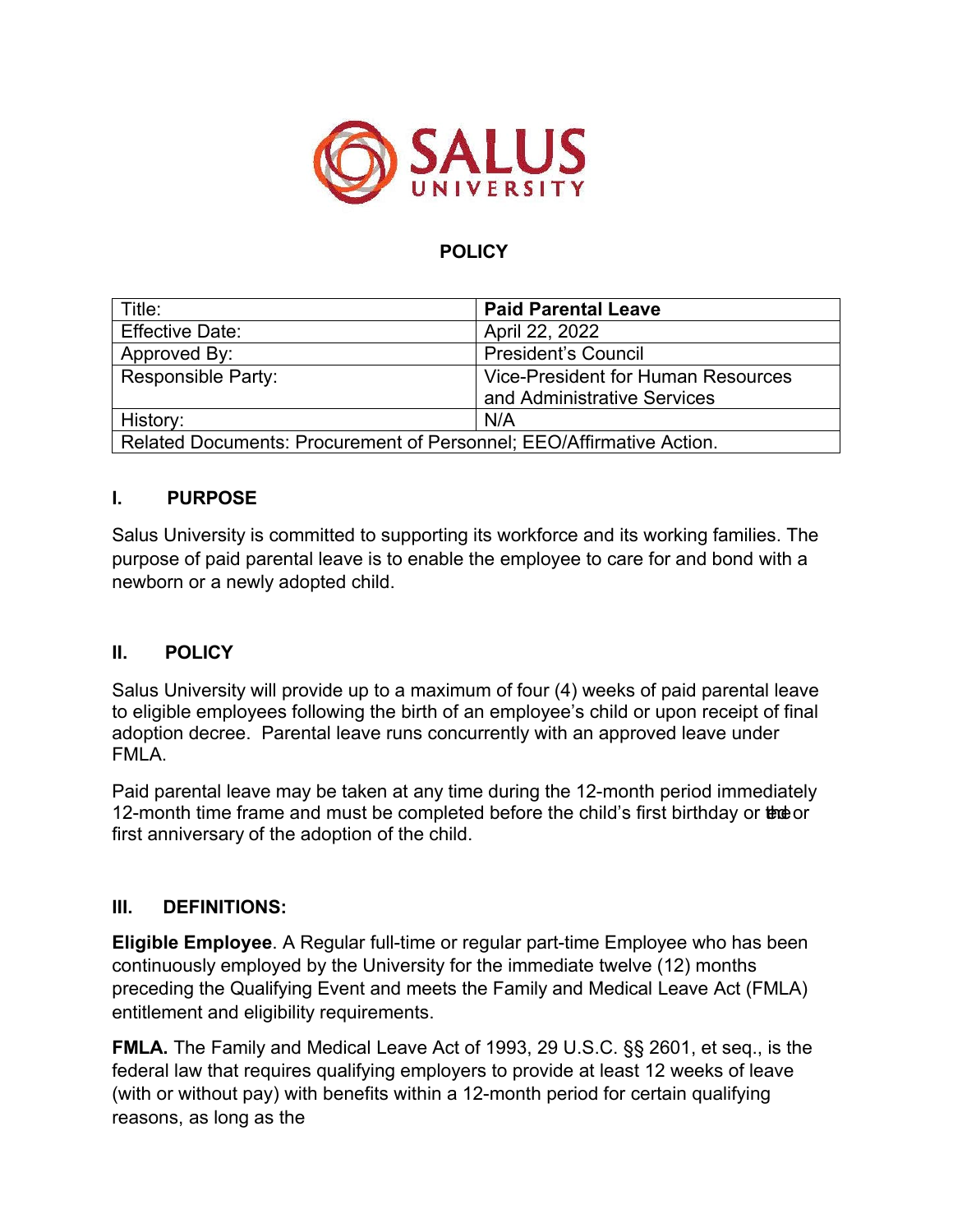employee was employed at least one year and worked at least 1,250 hours during the previous 12-month period.

**Qualifying Event.** The birth of a Child to an Eligible Employee or the adoption that occurs on or after the effective date of this policy.

**Child.** A child newly born to, or adopted (before the age of 18) by, an Eligible Employee or an Eligible Employee's spouse or domestic partner.

**Paid Parental Leave**. Four (4) weeks of paid leave (140 hours for employees with a standard work schedule of 35 hours per week and 160 hours for a standard work schedule of 40 hours per week) provided to Eligible Employees for a Qualifying Event. Part-time Eligible Employees will receive leave prorated based on the employee's regular hours worked.

# **IV. PROCEDURE**

### **Eligibility**

Employees must meet the legal eligibility requirements of the federal Family & Medical Leave Act as it pertains to the birth or adoption of a child. This policy does not apply to the adoption of a stepchild by a stepparent or the placement of a foster child.

If both parents are employees of the University at the time of the birth or adoption of the child, both parents are eligible for the paid parental leave.

### **Use of Parental Leave**

Upon approval of an applicable qualified FMLA Leave, paid parental leave shall automatically be granted to Eligible Employees.

Paid parental leave will run concurrently with the FMLA leave.

Paid Parental Leave shall be used within 12 months immediately following the Qualifying Event. The absence must commence and end within this 12-month period.

Parental leave may not be taken on an intermittent basis. All four weeks of parental leave must be taken consecutively.

Any Paid Parental Leave not used within 12 months of the Qualifying Event will be forfeited. Paid Parental Leave may not be used prior to the birth of the Child.

The occurrence of a multiple birth or adoption (e.g., the birth of twins or adoption of siblings) does not increase the four-week total amount of paid parental leave granted for that event.

## **Payment**

Paid Parental Leave shall be paid at the Eligible Employee's regular, base pay.